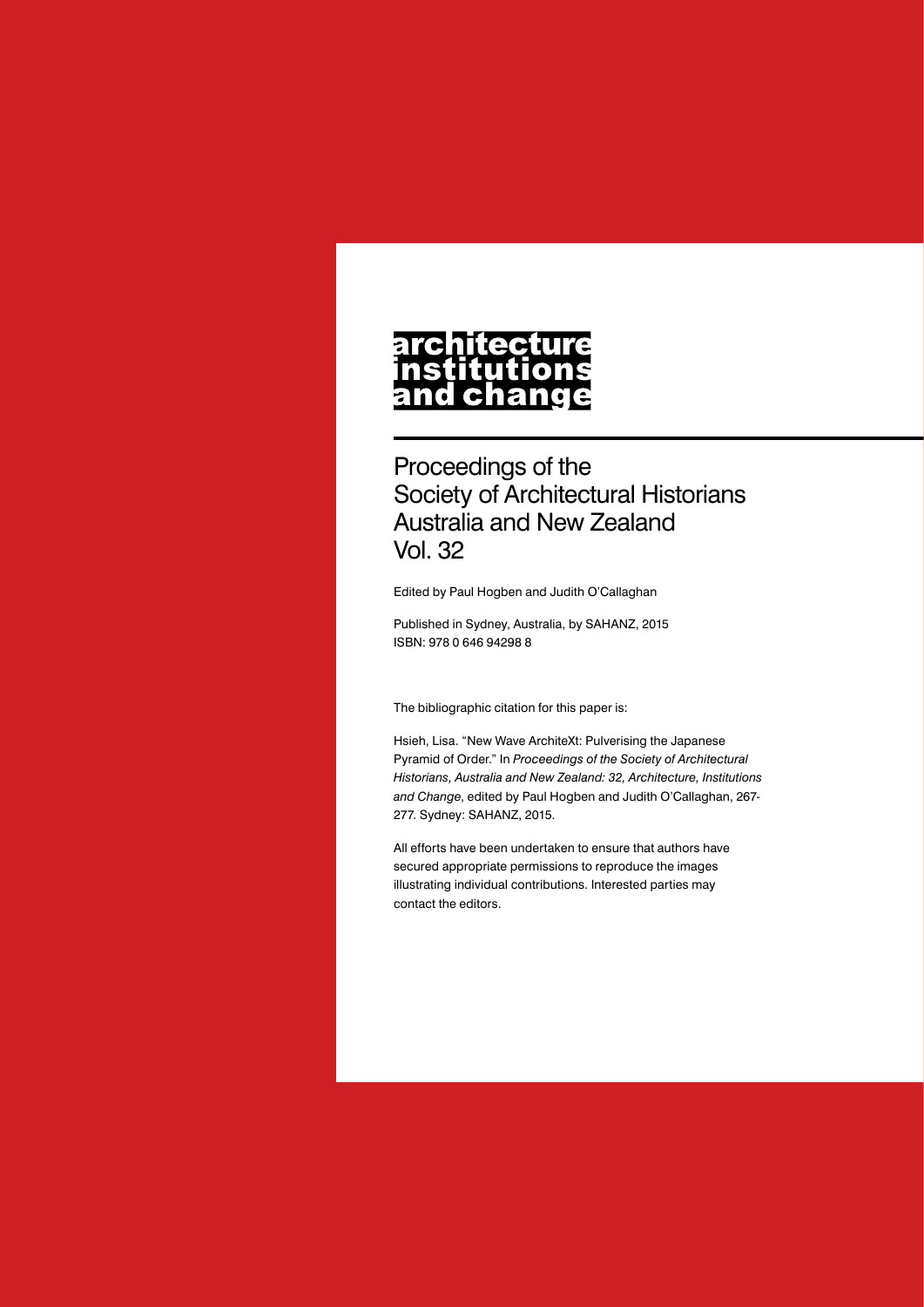# New Wave ArchiteXt: Pulverising the Japanese Pyramid of Order

*In the 1960s, Japanese architectural journals characterised Japanese architecture, like Japanese society, as manifesting a hierarchical pyramid of order, with Metabolism at the peak. However, beginning in 1970, a nebulous expansion of powers – collectively known as New Wave – emerged and overshadowed this pyramidal structure.* The Japan Architect *depicted this phenomenon through an adaptation of Tawaraya Sotatsu's folding screen*  Fujin Raijin*, wherein underneath two dominant Metabolist figures, Kisho Kurokawa (the Wind God) and Arata Isozaki (the Thunder God), 34 New Wave architects (represented by cumulonimbus clouds) surged and billowed. However, New Wave remained a cloudy phenomenon; its constellations of architects continued to shift. To throw some light on this nebulous movement, this paper centres on a cluster of the New Wave clouds: an informal non-group (of five individualists/architects), ArchiteXt, and its self-published architectural ephemera:* ArchiteXt *0, 00, 1, 2 and Extra, 1970-72. The members convened at a local bar and originated their publications amid drinks and cheers. The casual format of* ArchiteXt *mirrored the formation of ArchiteXt – five loose, accordion-fold leaves of parchment (21cm x 105cm) in an envelope reflecting five individualists in a group. Despite this seeming lightheartedness, ArchiteXt proved to be critical and subversive at heart. This paper makes explicit certain political, social and cultural polemics in which ArchiteXt engaged. In two reciprocal forms with one form presaging and inspiring the other, ArchiteXt/*ArchiteXt *defied what they perceived as dominant values – such as the pervasive suppression of self and the premium placed on submission over self-expression – underpinning the Japanese moral hierarchy. Joining forces amid disjointedness, ArchiteXt (together with other New Wave architects) eventually instigated a paradigm shift, launching Japanese architecture into a freer, more egalitarian system.*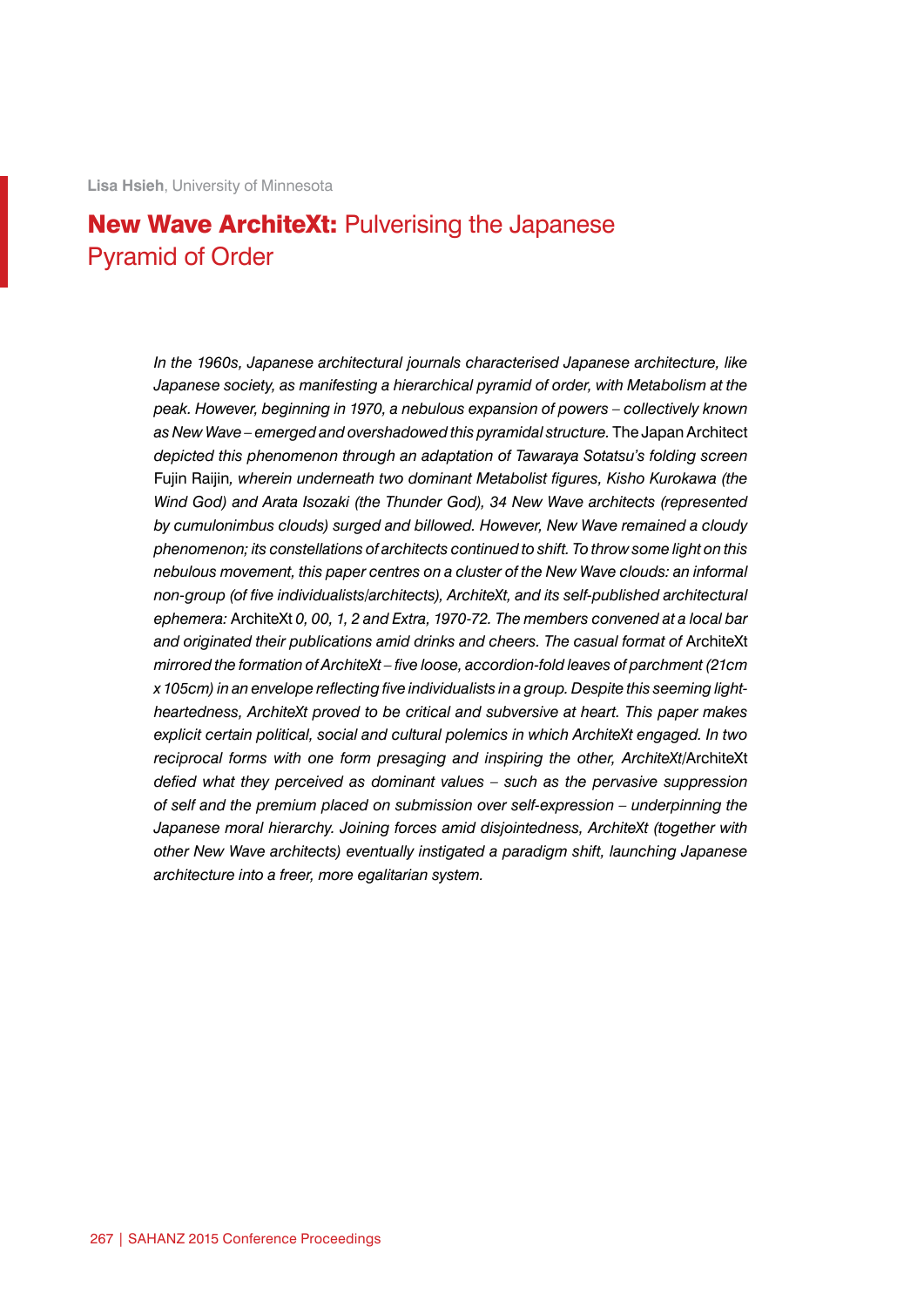

Charting a paradigm shift in Japanese architecture in the 1970s, *The Japan Architect* published a special edition on "Post-Metabolism" (October-November 1977) and depicted the shift as dissolving from a hierarchical pyramid of order into a nebulous expansion of powers. The magazine editor Shozo Baba argued that, previously structured by this hierarchical pyramid, Japanese architecture determined an architect's place according to his/her education, professional experience, affiliations, talent, and age/seniority. Within this system, everyone strived to climb higher. During the 1960s, the Japanese avant-garde architectural group, Metabolism, conceivably mounted the peak.

With recourse to biology, the Metabolists had conceived a utopia of gargantuan architectural organisms that metabolised to renew vigour. Metabolism's architectural philosophy responded to Le Corbusier's message in 1958, sent as the Congrès International d'Architecture Moderne's influence was declining, "The new age is started as the old age is finished and it's your turn."1 Under architect Kenzo Tange's mentorship, Metabolists gathered after-hours to discuss the future of architecture, and in conclusion, posited an "Age of Life" to replace the "Age of Machine." At the World Design Conference in Tokyo in 1960, the group presented its manifesto, *Metabolism 1960: a Proposal for a New Urbanism*, and formally launched itself. Their visionary urban plans, such as Helix City (1962), consisted of DNAlike, spiral structures, which sweep around the existing streets with loop line highways, and swirl upward, making up multiple, multi-level cities. At the Osaka Expo '70, Metabolism's architectural visions further materialised into actual built forms. But soon after, a downturn in Japan's economy set in and dampened the architects' optimism.

With Metabolism' decline, *The Japan Architect* portrayed the dissolution of the hierarchical pyramid of Japanese architecture. Christening the post-Metabolism era "New Wave," the magazine depicted it graphically with an adaptation of artist Tawaraya Sotatsu's legendary folding screen, "Wind God and Thunder God" (*Fujin Raijin*). Underneath two dominant Metabolist figures – Kisho Kurokawa (the Wind God) and Arata Isozaki (the Thunder God) – 34 New Wave architects (represented by cumulonimbus clouds) emerged, including the members of an atypical architectural group, ArchiteXt. The magazine's introductory essay, "The New Wave in Japanese Architecture," compared this new generation of architects to "clouds," and classified them into three groups based on who's "energetic and billowing" and who's "misty and thin." This taxonomy, in conjunction with the adaptation of *Fujin Raijin*, showed the breadth and diversity of New Wave praxes and theories, revealing an egalitarian system on the rise.

Notwithstanding *The Japan Architect's* vivid illustration, New Wave remained a nebulous phenomenon; its constellations of architects continued to shift. New Wave's ostensibly indeterminate nature thwarted any unifying view of it by critics or historians. To date, there remains limited scholarship related to this period. This paper seeks the logic of the amorphous "clouds" in the local and the details – echoing what cultural theorist Michel de Certeau calls a "science of singularity," which relates disjointed practices to a particular circumstance.<sup>2</sup> Specifically, the paper focuses on one cluster among the clouds: ArchiteXt,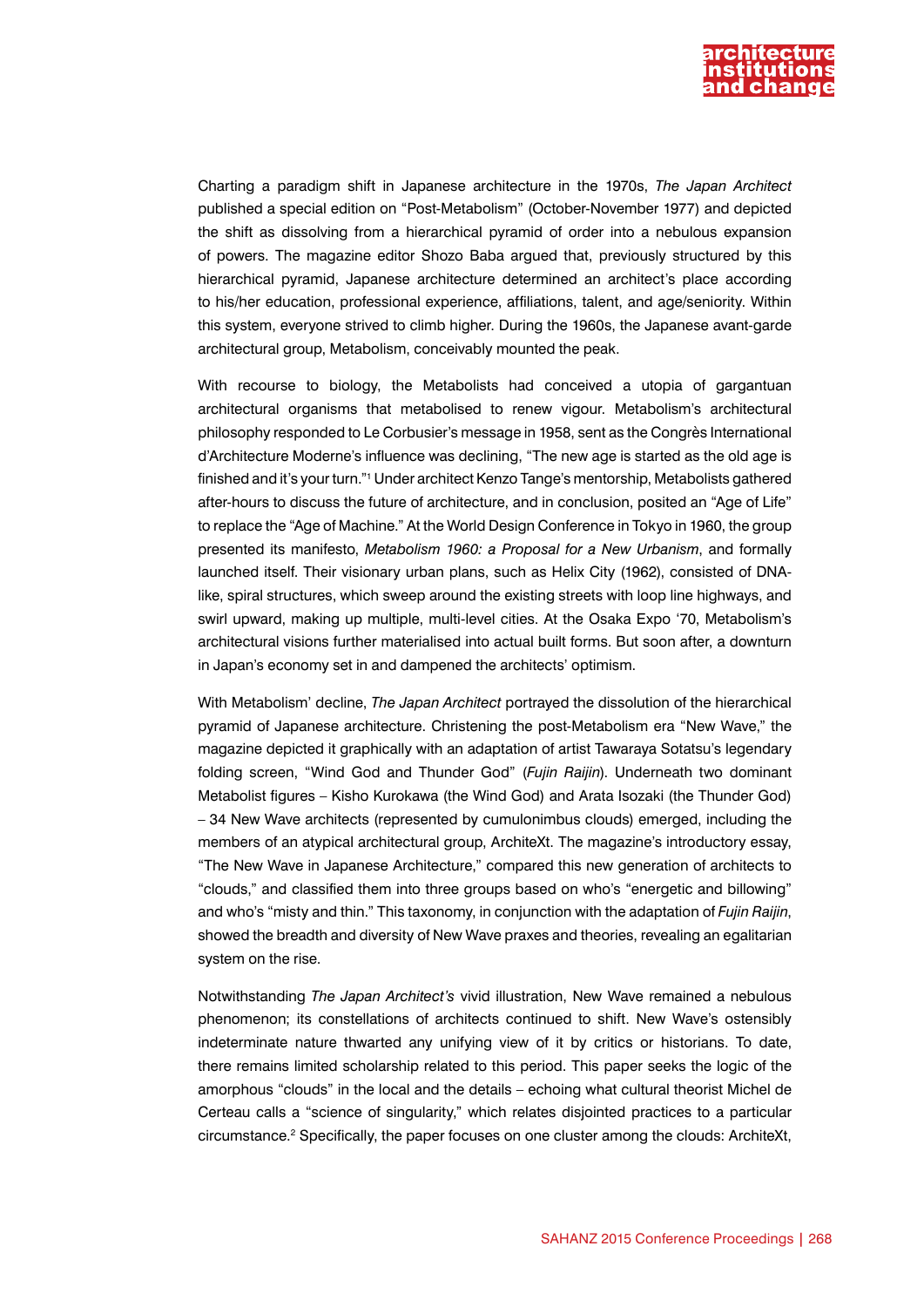and its self-published ephemera, *ArchiteXt*, 1970-72. ArchiteXt manifested a microcosm of New Wave. Reflecting the ethos of the new era, the group avoided a collective ideology. Its five members converged and diverged freely and each member ran an office of his own. ArchiteXt's character was elusive, its identity obscure, and its totality fragile. Even in *The Japan Architect's* illustration, the five members of ArchiteXt were listed individually, rather than as a group. But they came together in their magazine and conjoined their powers.

## **ArchiteXt/***ArchiteXt*

Takefumi Aida, Takamitsu Azuma, Mayumi Miyawaki, Makoto Suzuki and Minoru Takeyama made up the novel alliance that constituted ArchiteXt. Each trained in a prestigious university: Aida, Suzuki, and Takeyama at Waseda University; Azuma at Osaka University; and Miyawaki at Tokyo University. This would give them a head start in their profession, but they chose to operate outside of the pyramidal system in a (seemingly) frivolous manner. On a spring day in 1970, at a small Japanese bar called Brook, these five fledgling architects met and pledged fraternity, and yet they avoided a common architectural philosophy. At this carefree setting of a bar, which in Japanese tradition is considered a "laughter place,"<sup>3</sup> imaginably, the mood was bubbly, even intoxicating – glasses slammed and clanged, laughter reverberated. ArchiteXt's inaugural meeting thus is likely to have contrasted starkly with the birth of Metabolism that formed around pensive discussions about the future of architecture, under the mentorship of a master architect. Renouncing formality, ArchiteXt flouted the hierarchical order and conventions of Japanese architectural praxis. Takeyama recalls their gatherings: "We got together within this vicinity, sharing lunch or dinner. By the end of the meal, we would decide on what's next. We enjoyed meeting, all of us, more than putting efforts to a publication."4 Yet as it transpired, the polemics that arose from these casual meals were nothing like the happy-go-lucky picture the members painted of themselves.

At Brook, amid drinks and cheers, the five architects ambitiously decided to produce an alternative self-publication – alternative, that is, to the mainstream Japanese professional magazines which mainly reported on current building activities in Japan, leaving little room for conceptual work or discussion, much less space for young architects to voice their opinions. To christen their collective and their magazine, these Japanese architects looked to two groups for inspiration, the London-based Archigram and the Florence-based Archizoom. They wanted their name to be Archi-*something*, and settled on *text*. Noting the visual similarity between the words *architext* and *architect*, they magnified the letter X to symbolically cross out the second letter *c* in *architect*. This gesture is both playful and critical. According to ArchiteXt, crossing out the letter *c –* that is, the first letter of the word *convention –* suggested ArchiteXt's denial of architectural conventions.5

To fashion their magazine's format, the editors adopted the style of the Paris and Helsinkibased magazine *Le Carré Bleu*. Instead of the customary bookbinding, *ArchiteXt* opened from a 21cm square (the maximum square that can be cut out of the standard A4 size of 21 x 29.7cm) five times back and forth into an extended 21 x 105cm accordion fold (Figure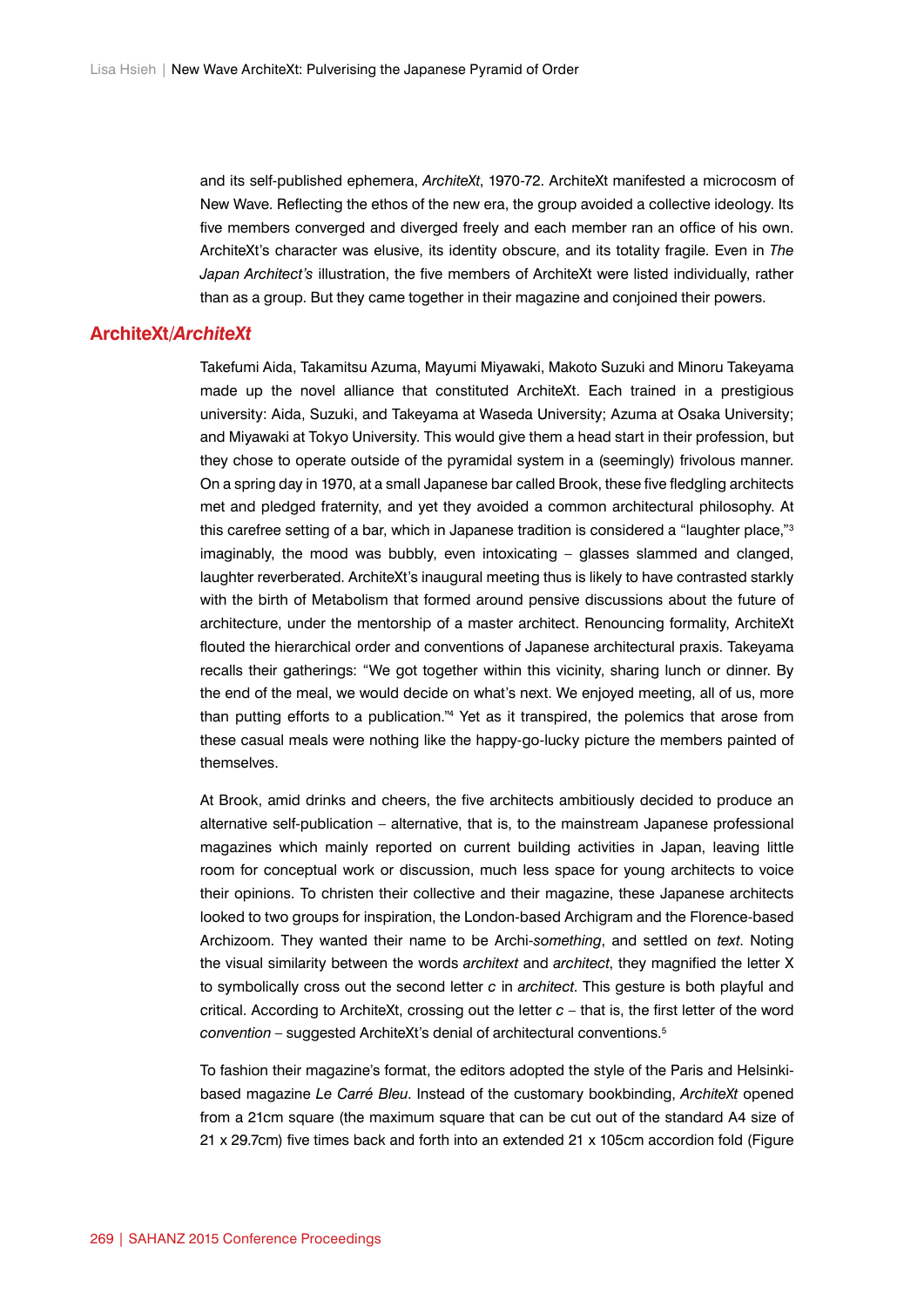

1). The same construct was multiplied five times. Each issue contained five strips, one per architect/editor. The strips were put into a specially designed square envelope for mailing; the magazine was mainly circulated among friends for free. By design, the physical format of *ArchiteXt* mirrored the formation of ArchiteXt: five loose leaves of parchment in an envelope reflecting five individualists in a group. Within the strip, each architect/editor was free to design his own squares/pages. Informality formed both ArchiteXt's medium and message.



**Fig. 1** *ArchiteXt*, accordion fold, 21 x 105cm. Courtesy of Takefumi Aida.

Takeyama claims that "We wanted to avoid a big statement, a manifesto kind of thing, which Metabolism did."<sup>6</sup> He was obviously referring to *Metabolism 1960*, which in a grave tone proclaimed the goal of restructuring the whole society through architecture. *ArchiteXt* began with a page nearly identical in size to *Metabolism 1960's* – 21 x 21cm vs. 21 x 20.3cm – yet opened vertically to an accordion fold, in opposition to the weightiness of Metabolism's manifesto in the form of a formal book. Inside *ArchiteXt*, humour, comics, parody, hyperbole, melodrama, and play saturated its squares/pages.

For its pilot issue, ArchiteXt chose the theme "self." This "self" theme would continue in the next issue, *ArchiteXt* 00, followed by "the earth" for *ArchiteXt* 1 and "my home" for *ArchiteXt* 2 – *ArchiteXt* Extra was an insert to another magazine, *Toshi Jutaku* (August 1972) and fitted with the "collective dwelling" theme of that issue. Eventually, *ArchiteXt* was published five times between 1970 and 1972, as *ArchiteXt* 0, 00, 1, 2, and Extra.

#### *ArchiteXt* **0: self**

In the first issue, published in the summer of 1970, *ArchiteXt* 0's theme was "self." More than a means of introducing their alliance, this chosen theme expresses ArchiteXt's advocacy for *shutaisei* (independence/individuality). This needs to be understood in relation to the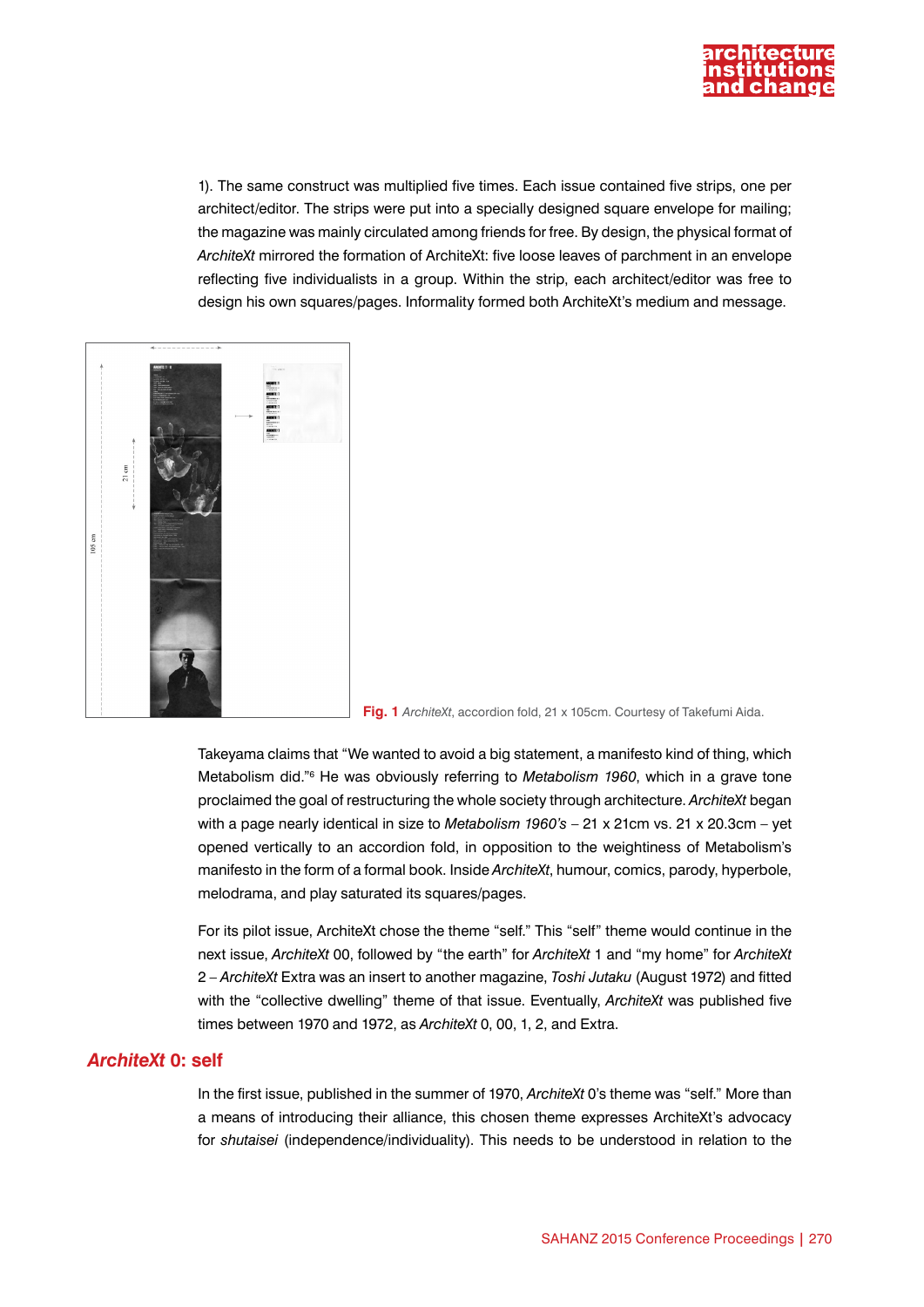concurrent emphasis on the value of autonomy in post-war Japan.7 In 1971, pioneer social psychologist Hiroshi Minami published his book *Psychology of the Japanese People* in English translation. The author argued that since the Tokugawa shogunate (1603-1868), a moral code of "no self" had been ingrained in the minds of the Japanese people. To inculcate compliance so as to secure a firm foundation for feudal society, the shogunate adopted *shingaku* teachings (which integrate Confucian tradition and principles from Zen Buddhism), admonishing the Japanese not to hold on to self, and rejecting every spontaneous impulse as selfish.<sup>8</sup> According to Minami, this mindset of "no self" still pervaded Japanese society even after the Meiji modernisation (1868-1912) as reflected in a national survey on the "common life philosophy," conducted by the Japanese Ministry of Education in 1953. People voted "to live a pure and just life" – that is, selfless and disinterested – as the optimal life philosophy.9 This changed in the 1960s. In 1968, at the height of the social turmoil, the Ministry of Education again administered the very same national survey on common life philosophy. This time, discarding the doctrine of "no self," the Japanese chose instead "to live one's life according to one's own tastes."10

In the 1960s, the political climate in Japan instigated a culture of protest. At the outset, the protests were directed against the US-Japan Security Treaty in 1960. In May and June that year, the streets of Tokyo were not free of protesters for a single day. The demonstrations continued to spill over into the streets of the major cities and, through the medium of television, to citizens in their own homes. More profound than merely expressing disapproval of pro-US foreign policy or even anti-Americanism, the activists explicitly advocated *shutaisei* as part of Japan's post-war liberal democracy*.* Toward the end of 1968, the protests turned violent. Echoing the student riots overseas, Japan's universities erupted. Students barricaded school buildings and fought with the police force, confronting authority and demanding autonomy from the government. The tumult lasted until the end of 1969.<sup>11</sup>

Those in the younger generation, especially, sought passionately to create their own identities and explore their individuality. The shared aspirations for *shutaisei* persisted in the 1970s, but now in a nonviolent way. Instead of destructive action, the young Japanese



**Fig. 2** *ArchiteXt* 0: self. Courtesy of Takefumi Aida.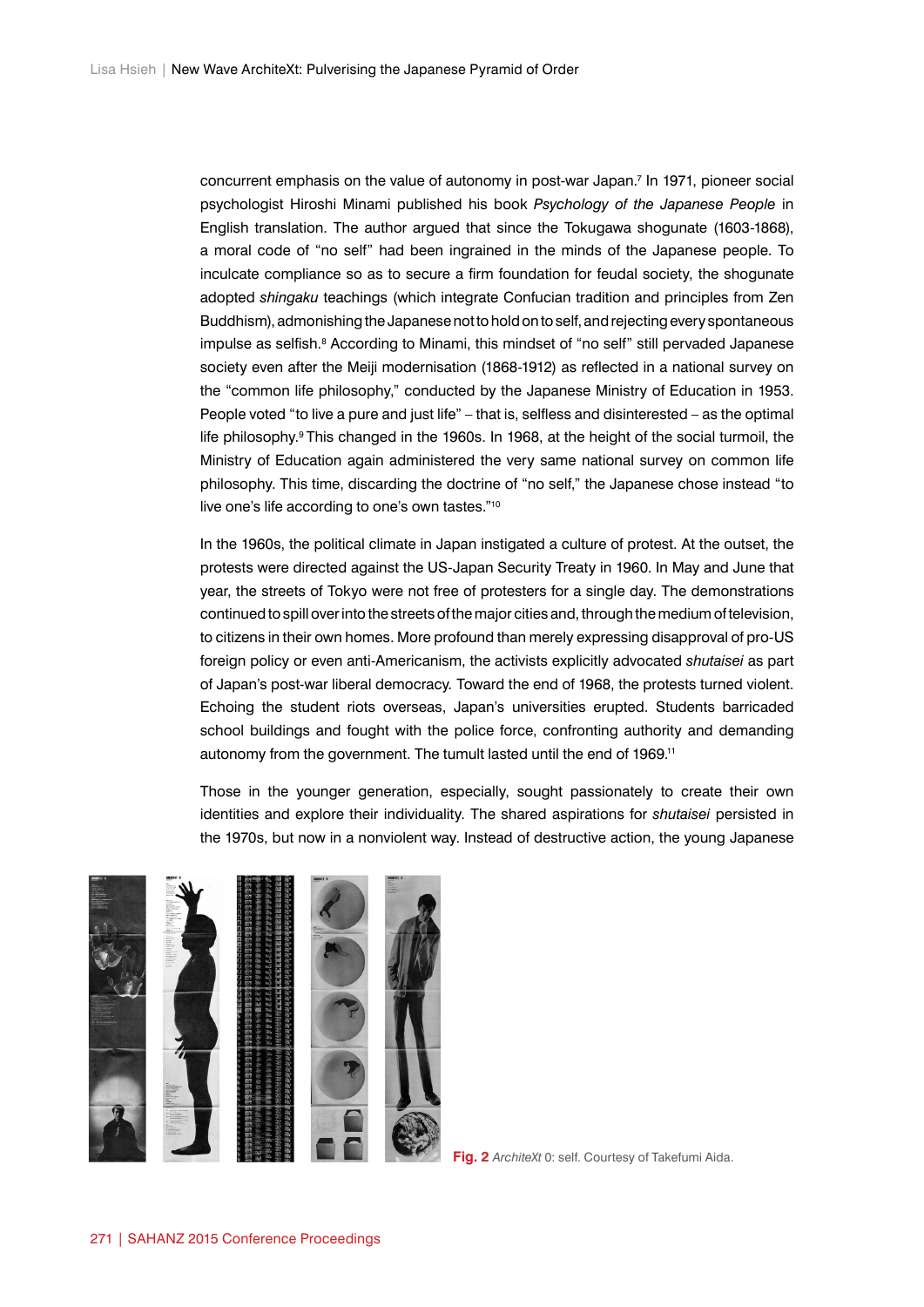

engaged in constructive outlets for self-expression. For the architects who formed ArchiteXt, *ArchiteXt* was their conduit.

In *ArchiteXt* 0, the five editors/architects introduced themselves in conspicuous graphics (Figure 2). A devout Buddhist, Aida presented himself practicing zazen meditation in the lotus posture; Azuma showed a side profile of his naked self, his left hand teasingly placed to hint at the sex organ as if it were erect; Miyawaki employed repetitive shots of himself engaging in varied architectural activities: drafting, building models, visiting a site, etc.; Suzuki turned a somersault across the squares of his strip; and Takeyama showed an enlarged, elongated self standing on top of the earth. The five men featured themselves distinctively: long profiles across the strip (Azuma and Takeyama), orderly depictions in each square as if it were a separate page (Aida and Suzuki), and just pixels (Miyawaki). Besides the varied format, *ArchiteXt* 0 showed intriguing contradiction in content. Aida, sitting zazen, wore a befitting Japanese kimono with wide sleeves, tied with a sash, whereas Takeyama, standing tall above an earth, clothed himself in the western attire of a jacket and pants. Azuma wore nothing. Moreover, Aida scribed his signature in meticulous Japanese calligraphy, while Azuma quoted a western poem from Robert Sheckley's science fiction *Mindswap*. Perhaps Azuma was suggesting that his consciousness has been swapped into the body of an alien life form, which contrasted with Aida, whose physical body was transfixed in the world while his mind indwelled a meditative spiritual realm. Resulting from five distinct "self" expressions, *ArchiteXt* 0 was teeming with eastern and western exchanges, and corporeal, mental, and spatial transpositions. Even as an editorial team, these were clearly five unhitched individuals, five characters, in five strips. Clearly in favour of individuality, ArchiteXt eschewed the traditional Japanese premium placed on self-negation for a selfradiant and self-centred presence.

#### *ArchiteXt* **00: self**

ArchiteXt's distinct "self" expressions continued in *ArchiteXt* 00. Its focus, however, shifted from the architects to their architecture. Each author's physical self either diminished (Aida's zazen self was pushed to a corner; Takeyama now stood on top of a high-rise building), became a background (Azuma's previously blank, dark body profile was now filled with architectural images head to toe), or disappeared altogether (no Miyawaki or Suzuki in sight). Reflecting the editors'/architects' individual interests, diverse architectural conceptions populated the pages of *ArchiteXt* 00; the work conveyed their inward/thinking "self," extended from their outward/physical portrayal in *ArchiteXt* 0.

For instance, Takeyama was especially keen on marrying architecture with semiology. His theory of "Heterology" identifies three hypothetical scales and qualifiers – *analogy*, *homology* and *heterology* – to measure likeness and unlikeness among different entities.12 For Takeyama, architecture means creating "relators" of varying degrees of likeness and unlikeness to govern form, function, content, structure, space, effect and spectacle, and therefore deriving multiple architectural meanings through the processes of signifying and relating. Accordingly, his *ArchiteXt* 00 with heterogeneous contents defies a single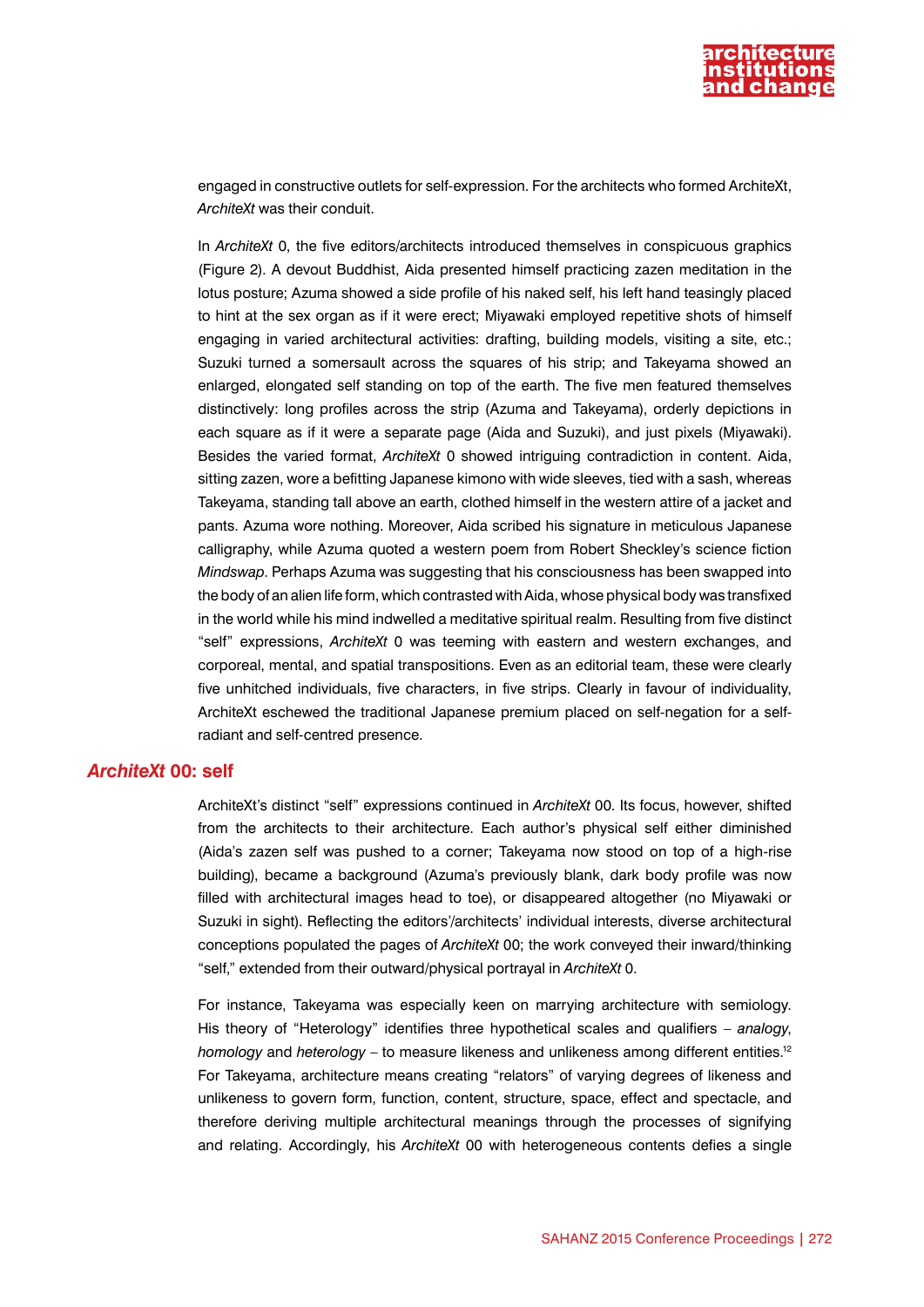comprehensive reading. Each strip, square, or image, is a locus; each bears a signifier without a fixed signification – reflecting Roland Barthes' *Empire of Signs*, which reads Japan into a fictive system of "empty signs."13 To a degree, Takeyama's strip is an empire of empty (architectural) signs in itself.

In Takeyama's representation, one architecture especially signifies the post-war *harenchi* (shameless) culture, which epitomises the rise of self in the extreme: Ichibankan (aka No.1 Building), in the red-light district of Tokyo, Kabukicho. This building was actually constructed. Ichibankan belonged to a building type in Japan called *zakkyo biru*. The term literally means a "multi-tenant building," which assigns its inside units to different uses. *Zakkyo biru* in Kabukicho nevertheless took on a new meaning; the building specifically housed sex clubs and shops. For that reason, the authors of *Made in Tokyo* (2001) re-labelled it "sex building."14

To understand Ichibankan both as an image and a building, the concept of *harenchi* must be accounted for within the context of Kabukicho. Emerged as a deviant by-product of post-war Japan's struggle over *shutaisei*, harenchi, though literally translated as "shameless," came to mean "the fashionable thing to do."<sup>15</sup> On television, the most popular shows were replete with sexual thrills and exploits, while the radio played pop songs that would heretofore have been considered vulgar. Individual freedom came to be equated with freedom of sexual expression. In some sectors of Japanese society, sex thrills, speed, shock and sensation were sought openly without shame.

*Harenchi* also altered the cityscape of Japan. A red-light district, that is, Kabukicho, emerged in the Shinjuku ward. During World War II, the area had been razed to the ground. When a kabuki theater was planned there afterward, the town changed its name to Kabukicho, i.e. kabuki-town (though the theater was never actually built). Subsequently, in Japan's resuscitated economy in the 1960s, a proliferation of sex shops and clubs opened in the area near Shinjuku station, through which swarms of humanity passed daily. Piece by piece, this district changed into a neon-drenched enclave.

Situated at the heart of Kabukicho, Ichibankan relays the idiosyncratic Japanese sex culture of *harenchi* in symbol (on paper) and in practice (on site)*.* At the outset, Takeyama's Ichibankan signifies *harenchi* by form. The building comprises a zebra-patterned tower, spiky thin panels, and oblique masses of reflective surfaces. Its overall shape is manifestly phallic, especially as portrayed in *ArchiteXt* 00 from a skyward angle, and among and above a surrounding crowd of low-rise buildings in Kabukicho (third square). Typically a sex building feigns the austere look of a Japanese office building – inside with conventional entrance foyers, elevators halls, and so on. Ichibankan not only dispenses with disguise but flaunts its prurient identity with showy forms in bold geometries and super-graphics. In *ArchiteXt* 00, Building No. 1 further serves as a pedestal for Takeyama, upon which the architect stands (second square) (Figure 3). Even as Ichibankan shows off its selfhood, Takeyama elevates himself all the higher.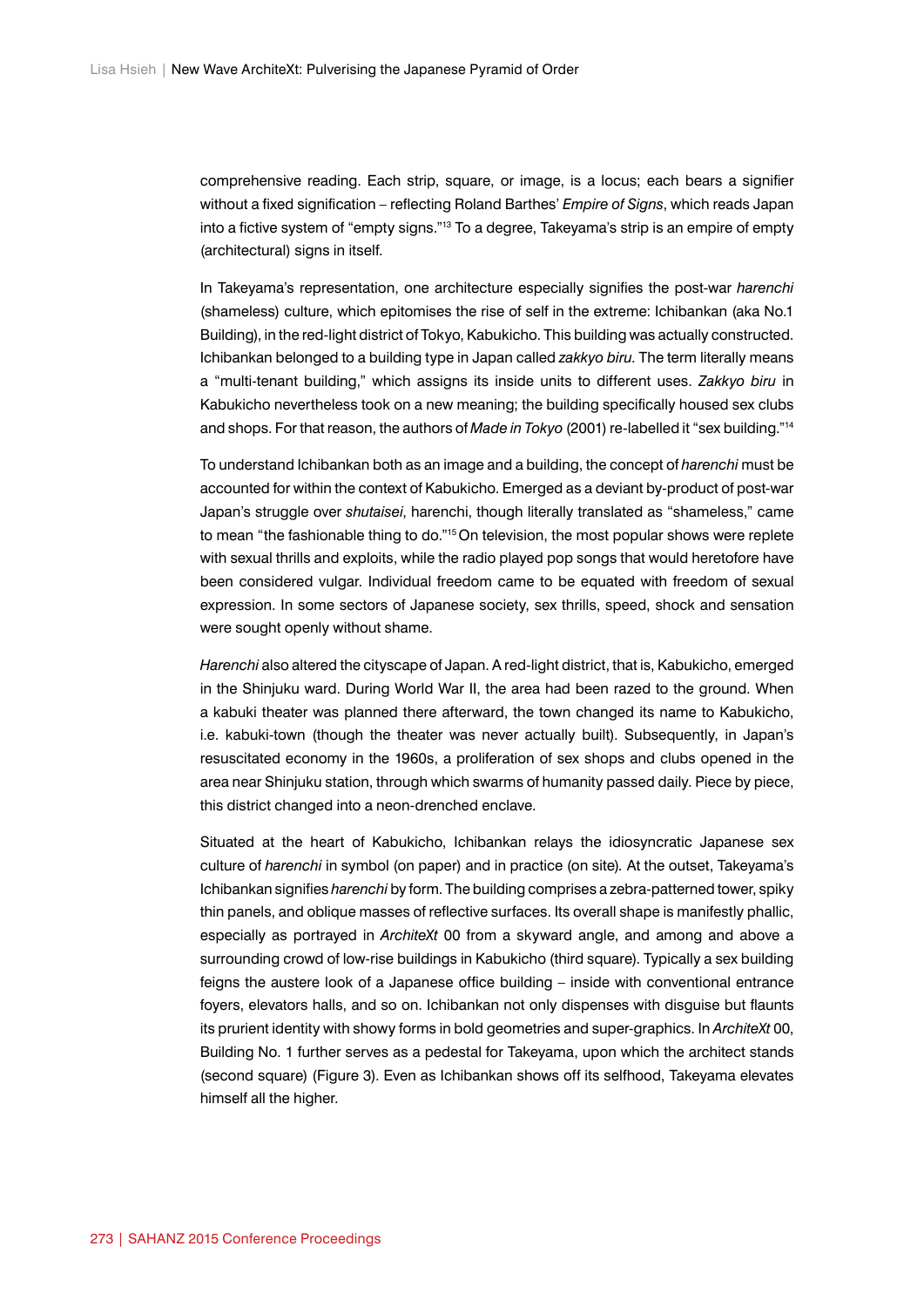



**Fig. 3** Minoru Takeyama, *ArchiteXt* 00, second square. Courtesy of Takefumi Aida.

On site, Ichibankan connoted *harenchi* pragmatically by content, saturating its interior spaces with erotic programs. There were eight floors above street level and two basements. A typical floor packed eight rooms close together with four on each side of a narrow corridor to maximise its capacity. These spaces were rented out to 67 nightclubs, shops, bars, cafes and game rooms.

A peek into this erotic underworld in Kabukicho, of which the contents of Ichibankan represented a microcosm, is found in the photo reportage by photographer Nobuyoshi Araki.<sup>16</sup> Nude women in odd poses in bed and the shower, businessmen in ties engaging in wild sexual exploits – erotic fantasies become tangible in Araki's photos. They expose a murky, invigorating sex enclave, which at once feeds and is fed by the vigour of human lust and ostentatious hedonism. *Harenchi* gave rise to unforeseen sex programs, such as *nopan kissa* (no-panties café), where waitresses are pantiless under their mini-skirts and walk back and forth upon reflective surfaces as they wait tables; or "voyeur's peep," which consists of polygonal rooms with slots in the partitions to allow men to peep through and see the showgirl inside performing mundane tasks in an arousing manner: grooming hair, changing clothes, etc. Compacting 67 of these sex programs alike into itself, Ichibankan illustrated the ultimate spatial rendering of *harenchi*.

This ecstatic frenzy of *harenchi* inside Ichibankan extended outwardly to the illustration of the building's context, Kabukicho. Schizophrenic in character, Kabukicho had distinctly different daytime and night-time personalities. In daylight, the place looked inhospitable and lifeless. Yet when darkness descended, the urban blight rapidly thinned out into a sea of neon lights. Imbued with alcohol, sex and fantasies, the town transformed into sheer thrill and folly. People from all walks of life poured in: flirtatious hosts, eager patrons, curious visitors and the like. At this hour all reserve melted, social norms and behaviours were left behind, and fantasies of all sorts were explored.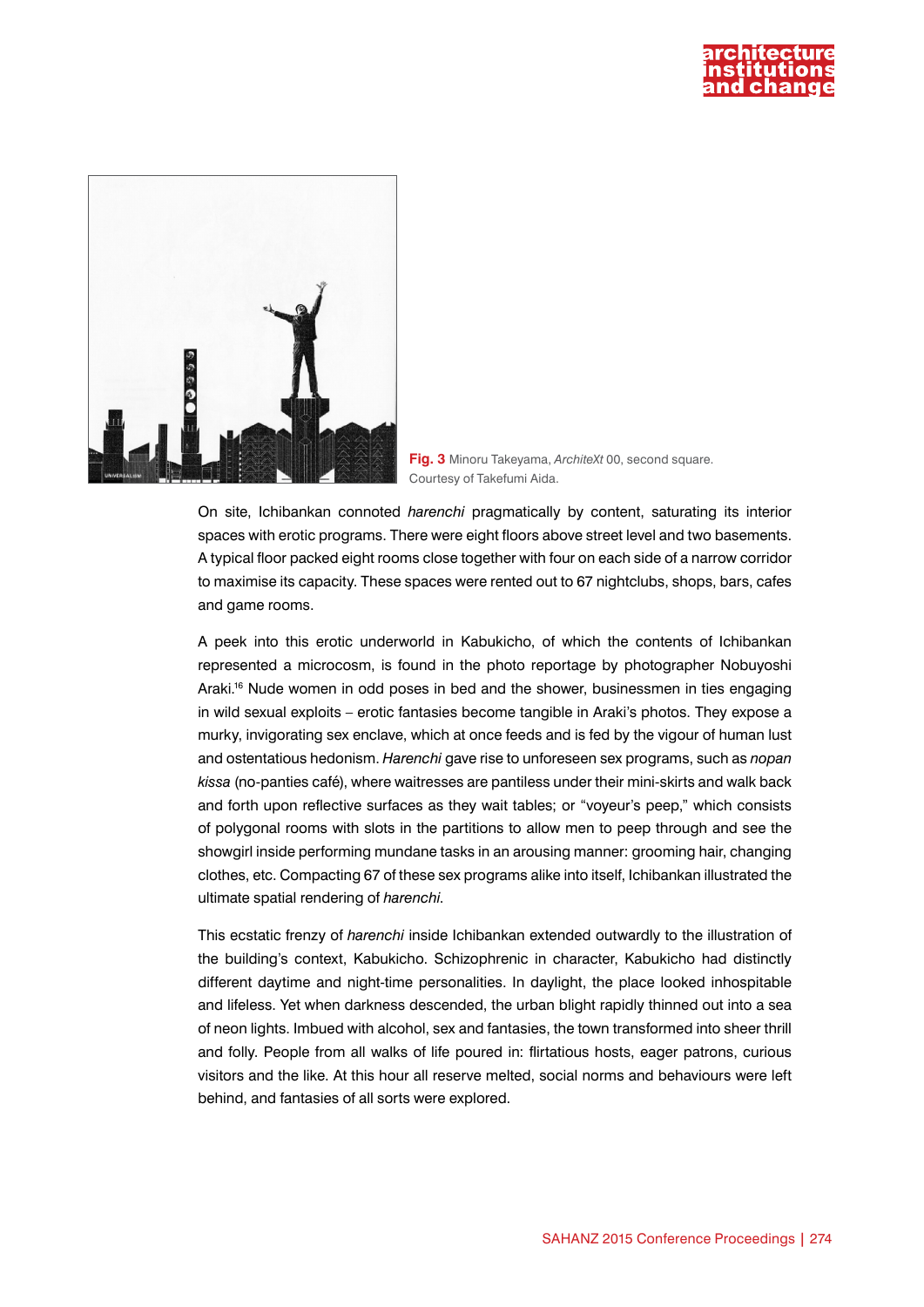Ichibankan mirrored Kabukicho's schizophrenic change. During the day, while the town laid dormant, the black-and-white-striped tower stood majestically above the neighbourhood's derelict buildings. Yet as the night delirium began, the architecture would dematerialise into pure excitement. With regard to Ichibankan's building character at night, architectural historian Botond Bognar remarked, "The half-mirror glass walls are designed to perform fascinating animation with light and a range of visual illusions, as they reflect the surrounding cityscape throughout the day, while at night the electric illumination inside renders the glass walls transparent when seen from the outside, with the interior spaces appearing as if a kaleidoscope."<sup>17</sup> In the dark, Ichibankan's front tower humbly receded. In turn, lit up and transparent, its flanking glass volumes would expose the sex clubs and shops inside. In a flash, the *harenchi* desires awakened as the light flooded the interior, as if the switch also turned on the red-light district. Throughout the night, the structure performed live via animations (of light) and visual illusions (with half-mirror glass), shining a kaleidoscopic interior of sex programs to the fore.

Moreover, Ichibankan ushered, even rushed, customers inside in anticipation of an erotic destination/climax. With no entrance at its front tower, the opening sucked customers straight to the elevators and stairs, and then speedily to their destinations. This open circulation reinforced a sensation of a continual movement from the street straight up into the air, smooth and seamless. Ichibankan consequently connoted *harenchi* in speed as well. As a multivalent sign, Ichibankan interlaced form, content and context – that is, skin, space and site – into one epic architecture of shamelessness.

In *ArchiteXt* 00, besides Ichibankan, the connotation of shamelessness is equally unmistakable in the illustrations of Takeyama's Body Lighting and Body Furniture, 1970. Body Lighting resembles a fashion mannequin with a wavy, fuzzy wig. The fixture lights up from the wig, creating patchy glows on the body parts, highlighting particular female features: luscious lips, a slender neck, thin shoulders and breasts. Turned into a sex object, the glowing woman can be eyed and fondled at will. This blend of eroticism and servility intensifies in Body Furniture, which consists of a three-piece chair set, each chair made up of several copies of a woman's profile laminated together. In its pronounced female form, each chair evokes a distinct sex position: hands and knees on the floor, backbend in a crescent shape in the prone position, and legs lifted with the torso in the recumbent position. A man using the furniture will complete the image of intercourse. Although Takeyama claims that Body Furniture merely expresses the individual's yearning to reaffirm existence, which resonates with the yearning for self (but rather than personifying things, the human being itself is converted into a thing), *harenchi* permeates the chair set. Paralleling the contents of Ichibankan (*nopan kissa*, voyeur's peep, etc.), Body Lighting and Body Furniture cater to sexual fantasies. There is a nonchalant note of shamelessness in them.

Extending from these shameless signs/designs, Takeyama's *ArchiteXt* 00 strip, on the whole, operates under his specific logic of "Heterology." Locally, each of its heterogeneous images serves as a "relator." For example, the picture of Body Furniture in a recumbent position also includes a man in a sequence of motions from sitting on the woman to standing up and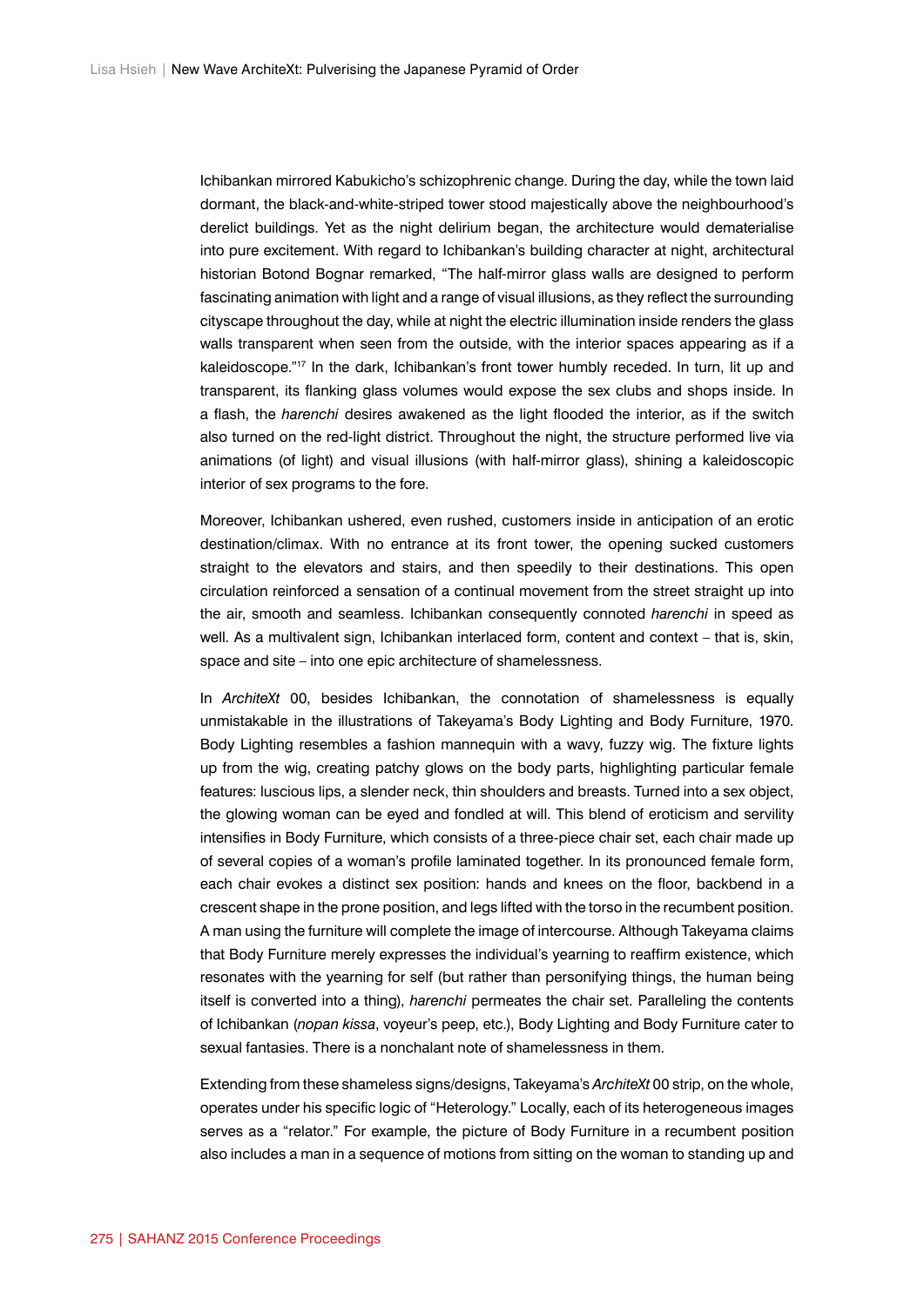

walking away (Figure 4). The four layers of lamination in the chair echo the four movements of the man. This image institutes an erotic qualifier of *heterology* between the chair/woman and the user/man beyond their formal associations; the culmination of intercourse is suggested, and the man leaves. Globally, across the squares of the magazine strip, the placement of these images/relators institutes further relationships through their organised adjacency. On the left of the picture of the man walking away from the recumbent woman (fourth square, top row), we see a piece of empty Body Furniture; only the woman in the backward crescent position, no man; above, through a rich collection of fragmented images of Ichibankan, presented in an array of Japanese manga templates (third square, bottom rows), this relator arrives at an enlarged picture of the phallic structure in its entirety, rising majestically skyward (third square, top row). Finally, the signified climaxes. Just as Ichibankan variously signals *harenchi*, *ArchiteXt* 00 operates as a master relator, semantically and thematically relating and weaving its heterogeneous contents together. Therefore hosting an empire of signs, Takeyama's *ArchiteXt* 00 connotes discursively to no end.



**Fig. 4** "Heterology:" an illustration of Takeyama's logic of "relator" at play in *ArchiteXt* 00. Courtesy of Takefumi Aida.

### **discontinuous continuity**

With *ArchiteXt,* ArchiteXt created a forum entirely for free self-expression. Their negation of conventions pitted against the Japanese pyramid of order and its underpinning values loomed large in their heterogeneous editorial works. As exemplified by Takeyama's *ArchiteXt*  00 featuring an empire of *harenchi* signs, the editors embroiled their magazine strips with social, cultural, and political polemics underneath their light-hearted presentation, informal graphics and literary devices. Among others, Takeyama concocted a comic strip and a melodramatic dialogue, insinuating Metabolism's arrogance and architectural grandiosity (*ArchiteXt* 1); Suzuki wrote a spatial poem, evoking Japanese Non-Art's critique of the Japanese art institution (*ArchiteXt 2*); Aida composed a series of architectural jests: turning